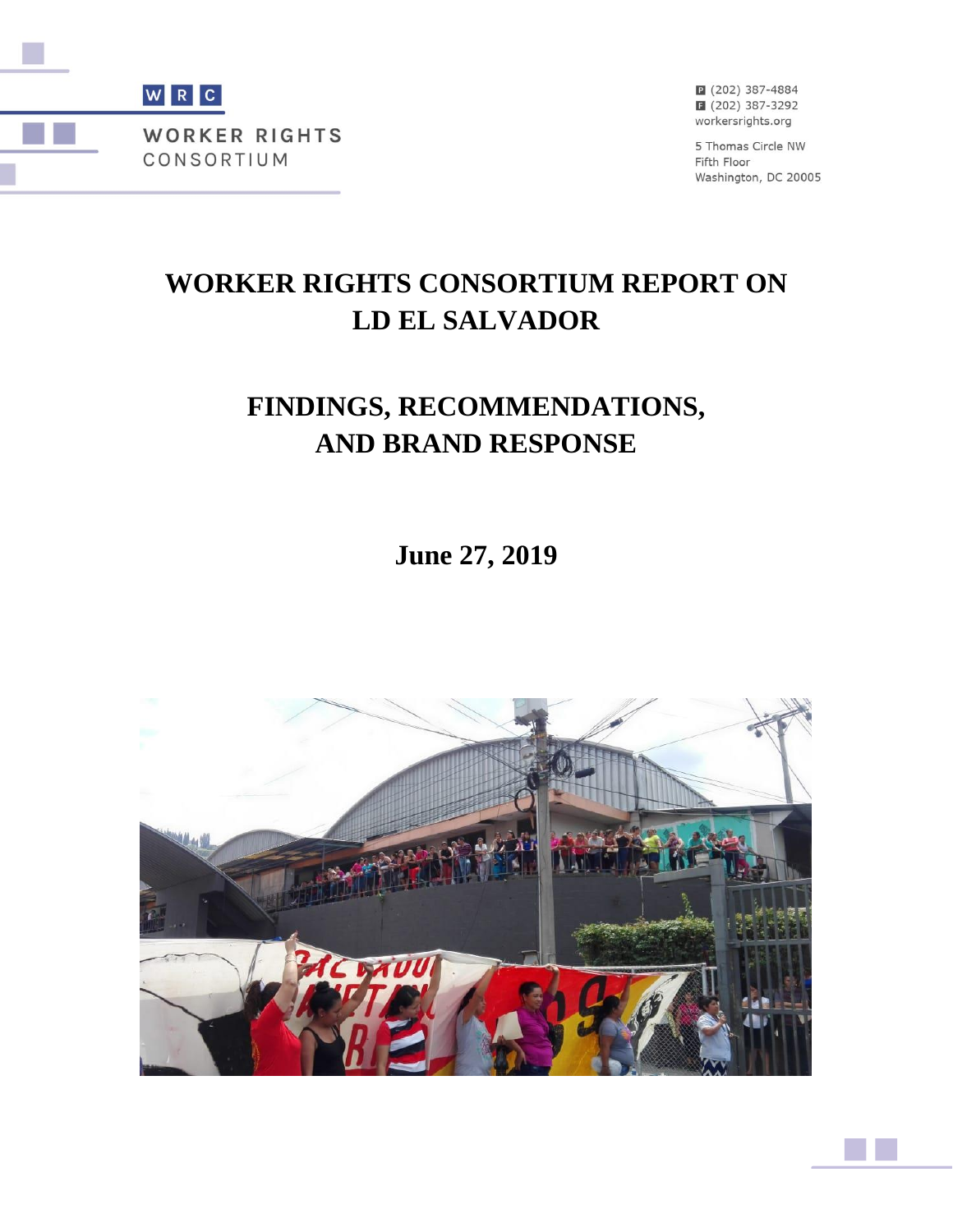This report outlines violations of worker rights at a factory known as LD El Salvador ("LD"), which unexpectedly shuttered is operations in March 2018 and failed to pay its 824 employees approximately \$2.3 million dollars in compensation that they were legally entitled to receive. LD produced goods – via an intermediary, Global Brands Group – for PVH (owner of Calvin Klein and Tommy Hilfiger), Walmart, Ralph Lauren, and Levi's. All of these brands publicly state that they require their suppliers to obey the law and all acknowledge that LD failed to so. However, more than one year after the closure, these brands have failed to take adequate measures to remedy the violations that they admit took place in their supply chains. As a result, nearly 75% of the compensation legally due to workers remains unpaid.

Global Brands Group (GBG) is a subsidiary of the Fung Group, which is the parent company of the massive apparel sourcing firm Li  $\&$  Fung. Li  $\&$  Fung serves as the buying agent for GBG. Like its business partners  $-$  PVH,<sup>1</sup> Levi's,<sup>2</sup> Ralph Lauren,<sup>3</sup> and Walmart<sup>4</sup> – GBG<sup>5</sup> has a labor rights code of conduct pledging respect for the legal rights of workers at the factories it utilizes.

On average, the LD workers have been robbed of more than \$2,000 each, the equivalent of nearly seven months' wages. If the violations are not fully remedied, the social and economic consequences for workers' families will be severe and lasting.

## **Findings: Failure to Pay Legally Required Compensation**

LD ceased operations on March 7, 2018. The closure, which was confirmed by Salvadoran news sources<sup>6</sup> and the Salvadoran government,<sup>7</sup> occurred following the sudden departure from El Salvador of the factory's Korean owner, Young Ryul Kim.

<sup>3</sup> Polo Ralph Lauren, "Operating Guidelines,"

 $\overline{a}$ 

[https://www.poloralphlaurenfactorystore.com/us/en/helpdesk?language\\_content\\_entity=en.](https://www.poloralphlaurenfactorystore.com/us/en/helpdesk?language_content_entity=en)  $4$  Massmart + Walmart, "Code of Ethical Conduct 2017" [https://www.massmart.co.za/wp](https://www.massmart.co.za/wp-content/uploads/2019/05/Code-of-Ethical-Conduct-English.pdf)[content/uploads/2019/05/Code-of-Ethical-Conduct-English.pdf.](https://www.massmart.co.za/wp-content/uploads/2019/05/Code-of-Ethical-Conduct-English.pdf)

<sup>5</sup> Global Brands Group, "Global Supplier Principles,"

[https://d1io3yog0oux5.cloudfront.net/globalbrandsgroup/files/GBG\\_Supplier\\_Principles.pdf.](https://d1io3yog0oux5.cloudfront.net/globalbrandsgroup/files/GBG_Supplier_Principles.pdf)

<sup>1</sup> PVH, "Code of Business Conduct and Ethics," [https://www.pvh.com/investor-relations/governance/code](https://www.pvh.com/investor-relations/governance/code-of-conduct)[of-conduct.](https://www.pvh.com/investor-relations/governance/code-of-conduct)

<sup>&</sup>lt;sup>2</sup> Levi Strauss & Company, "2017 Sustainability Guidebook," [http://levistrauss.com/wp](http://levistrauss.com/wp-content/uploads/2017/12/2017-Sustainability-Guidebook_December2017.pdf)[content/uploads/2017/12/2017-Sustainability-Guidebook\\_December2017.pdf.](http://levistrauss.com/wp-content/uploads/2017/12/2017-Sustainability-Guidebook_December2017.pdf)

<sup>6</sup> Solo Noticias, "Dueños de maquila abandonan el país y dejan sin indemnización y sin empleo a cerca de 1,000 personas," March 12, 2018, [https://www.solonoticias.com/2018/03/12/duenos-de-maquila](https://www.solonoticias.com/2018/03/12/duenos-de-maquila-abandonan-el-pais-y-dejan-sin-indemnizacion-y-sin-empleo-a-1000-personas/)[abandonan-el-pais-y-dejan-sin-indemnizacion-y-sin-empleo-a-1000-personas/.](https://www.solonoticias.com/2018/03/12/duenos-de-maquila-abandonan-el-pais-y-dejan-sin-indemnizacion-y-sin-empleo-a-1000-personas/)

<sup>7</sup> Ministry of Labor and Social Provision of El Salvador, "Ministra de Trabajo acude a inspección ante posible cierre de maquila en San Marcos," March 13, 2018, [http://www.mtps.gob.sv/noticias/ministra](http://www.mtps.gob.sv/noticias/ministra-trabajo-acude-inspeccion-ante-posible-cierre-maquila-san-marcos/)[trabajo-acude-inspeccion-ante-posible-cierre-maquila-san-marcos/.](http://www.mtps.gob.sv/noticias/ministra-trabajo-acude-inspeccion-ante-posible-cierre-maquila-san-marcos/)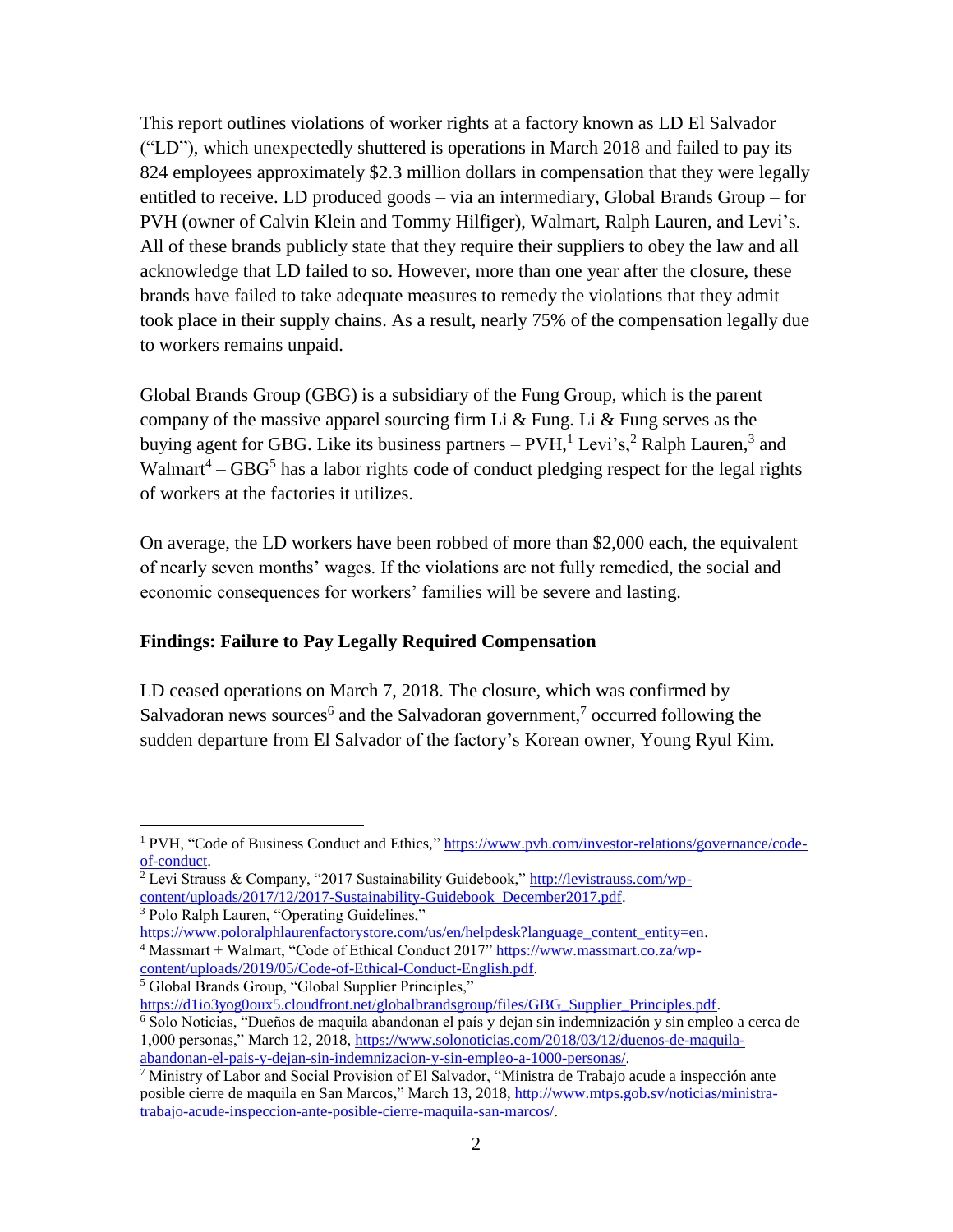Export data shows that the majority of LD's exports during the final year of operation were sent to a GBG supplier, KT Group, which publicly presented LD as a key element of its production network.<sup>8</sup> (KT Group also reported to the WRC that Paris Accessories, owned by Capital Mercury Apparel, was a factory customer.<sup>9</sup>)

The Salvadoran Ministry of Labor estimated the total amount owed to LD workers at the time of closure at \$2.3 million. This figure encompasses several categories of legally required compensation for the factory's 824 workers: their final two weeks' wages, severance equivalent to 30 days of the worker's base wage for each year of service,  $10$ compensation for unused vacation days, $<sup>11</sup>$  and a prorated portion of the legally required</sup> year-end bonus.<sup>12</sup> Also, prior to the factory closure, the company deducted healthcare contributions from workers' pay that were supposed to be deposited with the Salvadoran national healthcare system, $13$  but instead illegally pocketed the money while also failing to pay the required employer contributions.<sup>14</sup>

When it became clear that LD was not going to pay the workers and that its owner had fled the jurisdiction, factory workers formed a committee to represent them in dealings with the Salvadoran government and with factory buyers. The committee, which is made up of both production workers and office staff, filed a claim with the Salvadoran judicial system requesting that the factory employees be granted possession of the equipment and goods left behind by LD's owner. If the courts grant this request – and, to date, it has not – the LD workers may be able to recoup a modest fraction of what they are owed by liquidating the equipment and goods. While it is common in El Salvador for workers to pursue this avenue of recompense in such cases, it is the WRC's experience that the process to obtain such court authorization is lengthy, that the outcome is uncertain, and that, even in the best-case scenario, the amount of money generated is far too small to cover the total arrears. Indeed, more than one year after the workers filed their claim, their petition is still under review by the Salvadoran courts. It is not realistic, or fair to the workers, to expect the liquidation process to remedy the violations.

l

<sup>&</sup>lt;sup>8</sup> In a May 4, 2018 phone interview with the WRC, the KT Group's Chief Executive Officer, Yujin Huh, stated that KT Group did not own the LD Factory. However, at that time, the KT Group's website stated that "Mr. Young Ryul Kim is president of KT Group's main factory, LD, located in El Salvador." (Screenshot of website on file with the WRC).

 $9 \text{ May } 4$ , 2018 phone conversation between the WRC and KT Group's CEO, Yujin Huh.

<sup>10</sup> Labor Code of El Salvador, Article 58.

 $11$  Ibid, Article 187.  $12$  Ibid.

<sup>&</sup>lt;sup>13</sup> Salvadoran Law on Social Security, Decree No. 1263 (1997).

<sup>&</sup>lt;sup>14</sup> In an email to the WRC dated May 14, 2018, the KT Group confirmed that LD El Salvador owed the Salvadoran government more than \$33,000 in healthcare contributions.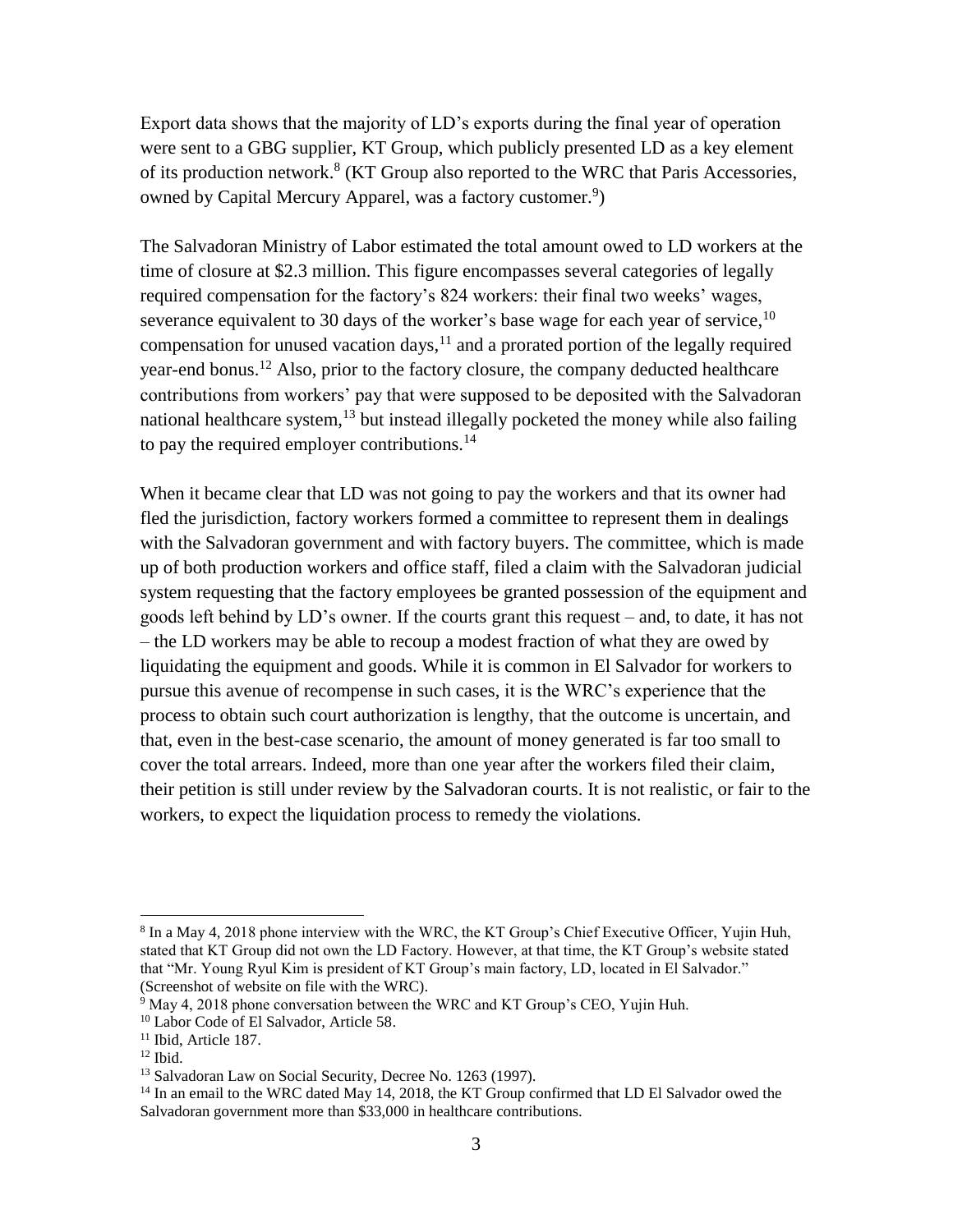#### **Seeking Corrective Action by the Brands**

Having documented this violation of Salvadoran law and buyers' codes of conduct, the WRC, in May 2018, contacted the brands that produced garments at LD to inform them of the situation and to seek corrective action.

Since the direct employer was beyond the reach of the Salvadoran legal system, it was clear that any hope of delivering a just remedy to workers would require that the brands either pay the outstanding compensation themselves or require GBG (or, through GBG, the latter's vendor, KT Group), to do so. Over the past decade, similarly situated buyers at more than a dozen factories around the world have made payments, or directed business partners to make payments, to ensure the lawful compensation of affected workers.<sup>15</sup> This is appropriate and necessary, given the buyers' public promises, via their own codes of conduct, to ensure legal compliance at their supplier factories.

The WRC asked the buyers to pay the workers or direct GBG to do so. Worker representatives also informed a number of labor rights advocacy groups in North America of the WRC's findings and asked them to press the brands and GBG to pay the workers. These groups, including the Maquila Solidarity Network and the International Labor Rights Forum, conducted outreach to several of the brands and communicated their concerns directly to GBG.

#### **Brand Response**

In response to the WRC's communications, PVH, Ralph Lauren, Levi's, and Walmart all acknowledged that LD had failed to pay workers in accordance with the law and all reported that the production of their branded apparel at LD was arranged by GBG, which held licenses to produce apparel for each of these brands. These firms stated that, in their view, GBG, rather than the brands, was the party responsible for remedying the violations. PVH informed the WRC that it was in communication with its licensee, GBG, urging it to take steps to remedy the violation.<sup>16</sup> Ralph Lauren reported to the WRC,

 $\overline{a}$ <sup>15</sup> Such contributions have been made or brokered by firms including Nike, adidas, Fruit of the Loom, Gildan, Gap, Tailgate, Hanesbrands, Disney, and Zephyr Graf-X. WRC reports on these cases can be found on our website, [www.workersrights.org.](http://www.workersrights.org/) See, for example, WRC, Memo to Affiliates on "Successful Back Pay Distribution at Rio Garment (Honduras), August 4, 2017, [https://www.workersrights.org/wp](https://www.workersrights.org/wp-content/uploads/2018/01/WRC-Memo-re-Rio-Garment-Honduras-8.4.17.pdf)[content/uploads/2018/01/WRC-Memo-re-Rio-Garment-Honduras-8.4.17.pdf;](https://www.workersrights.org/wp-content/uploads/2018/01/WRC-Memo-re-Rio-Garment-Honduras-8.4.17.pdf) WRC, Memo to Affiliates on "Remediation of Severance Pay Violations at Han Apparel/Embroidery Ltd. (Bangladesh)," August 19, 2016, [http://workersrights.org/freports/WRC%20Memo%20re%20Han%20Embroidery%208.19.16.pdf;](http://workersrights.org/freports/WRC%20Memo%20re%20Han%20Embroidery%208.19.16.pdf) and WRC, "Worker Rights Consortium Factory Assessment Reliable Source Industrial Co. Ltd. Cambo Yon Xin Garment Co. Ltd. (Cambodia)", January 19, 2017, [https://www.workersrights.org/wp](https://www.workersrights.org/wp-content/uploads/2017/05/WRC-Assessment-re-Cambo-Yon-Xing-Cambodia-1.19.17.pdf)[content/uploads/2017/05/WRC-Assessment-re-Cambo-Yon-Xing-Cambodia-1.19.17.pdf.](https://www.workersrights.org/wp-content/uploads/2017/05/WRC-Assessment-re-Cambo-Yon-Xing-Cambodia-1.19.17.pdf) <sup>16</sup> Phone conversation with Marissa Pagnani McGowan, Senior Vice President Corporate Responsibility, PVH Corp., July 17, 2018.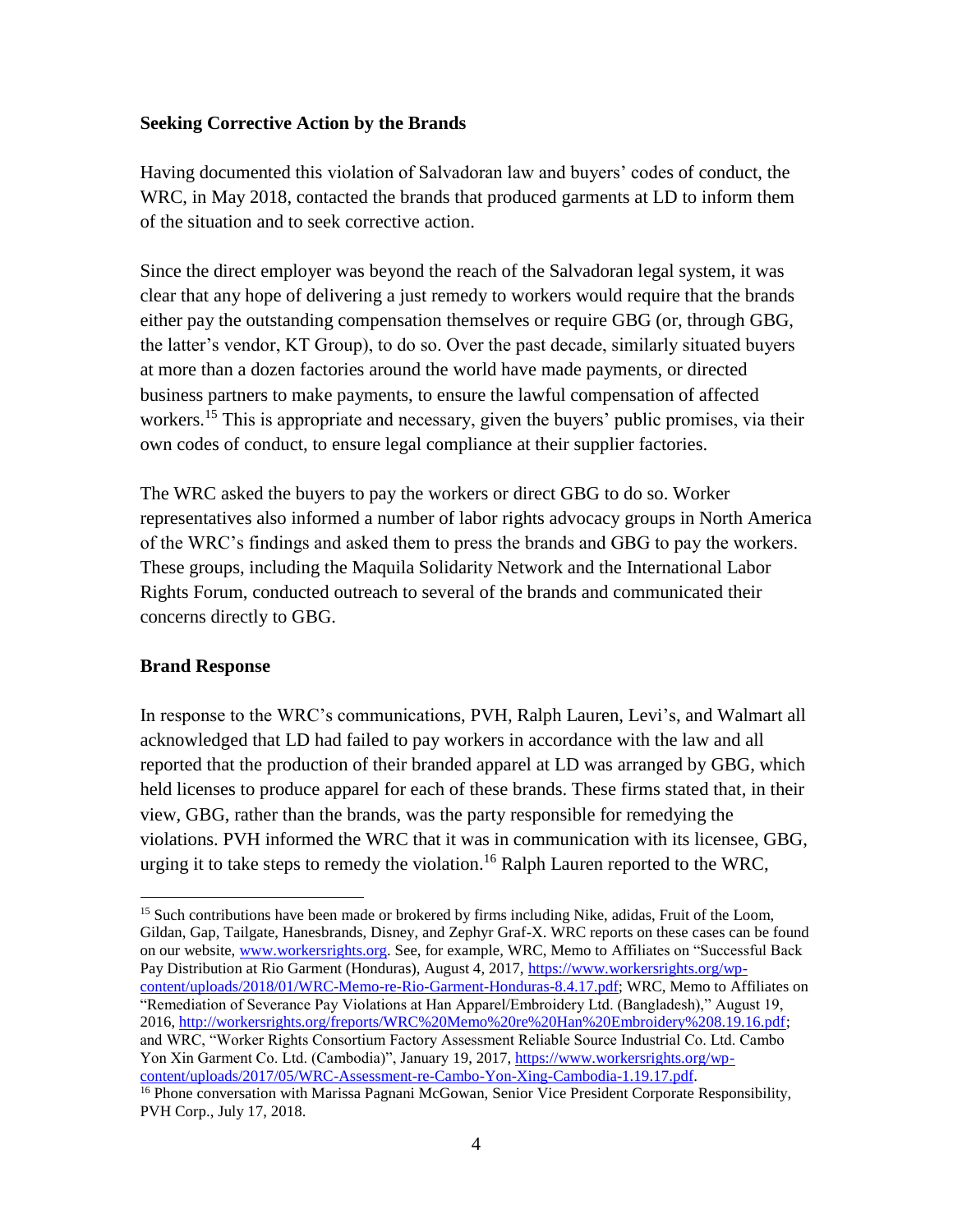"[w]e remain steadfast in our commitment to the ethical treatment of workers and, as a result, have been in regular contact with our licensee, Global Brands Group." Ralph Lauren also informed the WRC, "GBG is taking responsibility for their sourcing choices as required by our licensing agreements, and we fully support their efforts to resolve the Chaps [Ralph Lauren] portion of the owed severance from the LD factory closure situation."<sup>17</sup> Levi's informed the WRC that it was "urging Global Brands Group (GBG) to secure the required payment for the workers."<sup>18</sup> Walmart stated that it was "taking action by engaging with our supplier . . . Walmart's Standards for Suppliers require that suppliers and their factories pay compensation and provide benefits in compliance with applicable law and agreements."<sup>19</sup>

The WRC also directly contacted GBG and its vendor, KT Group. GBG told the WRC that KT Group was seeking a solution to the violation and that GBG was working with its licensors and with the Fair Labor Association (FLA), an industry-funded nongovernmental organization of which PVH is a member, to determine next steps.<sup>20</sup> The WRC advised the FLA of our position that the only proper remedy is payment of all funds legally due and we urged the FLA to hold PVH accountable. Unfortunately, it is not the FLA's policy to require its member companies to take direct financial responsibility for remedying wage theft at their supplier factories. After some communications in the summer of 2018, the WRC did not hear further from the FLA concerning LD.

In late 2018, after months of engagement by the WRC and other organizations, GBG communicated to workers that it would provide \$200,000 to former LD employees. On September 17, 2018, worker representatives were contacted by GBG and informed that GBG would provide the workers with a "humanitarian donation" in this amount. Ten days later, on September 27, GBG again wrote to the worker committee and informed its members that, in partnership with the KT Group, the amount of the "donation" was being increased from \$200,000 to \$300,000.

The WRC communicated to the brands and GBG that a payment of \$300,000 was grossly inadequate. We shared a draft of the present report with the buyers in December, outlining our conclusion that the brands have failed to act responsibly.

l

<sup>&</sup>lt;sup>17</sup> Email from David Uricoli, Vice President of Global Human Rights Compliance of the Ralph Lauren Corporation, July 3, 2018.

<sup>&</sup>lt;sup>18</sup> Email from Josef Lukan, Senior Manager, Global Policy and Advocacy, Levi Strauss & Co., August 13, 2018.

<sup>&</sup>lt;sup>19</sup> Letter from Walmart Senior Vice President Jan Saumweber to International Labor Rights Forum, November 20, 2018, shared by email with the WRC by Brendan Morrissey, Walmart's Senior Director for Governance and Responsible Sourcing on January 10, 2019.

<sup>&</sup>lt;sup>20</sup> Email from Laura Wittman, Senior Vice President of Compliance of GBG to the WRC, May 15, 2018.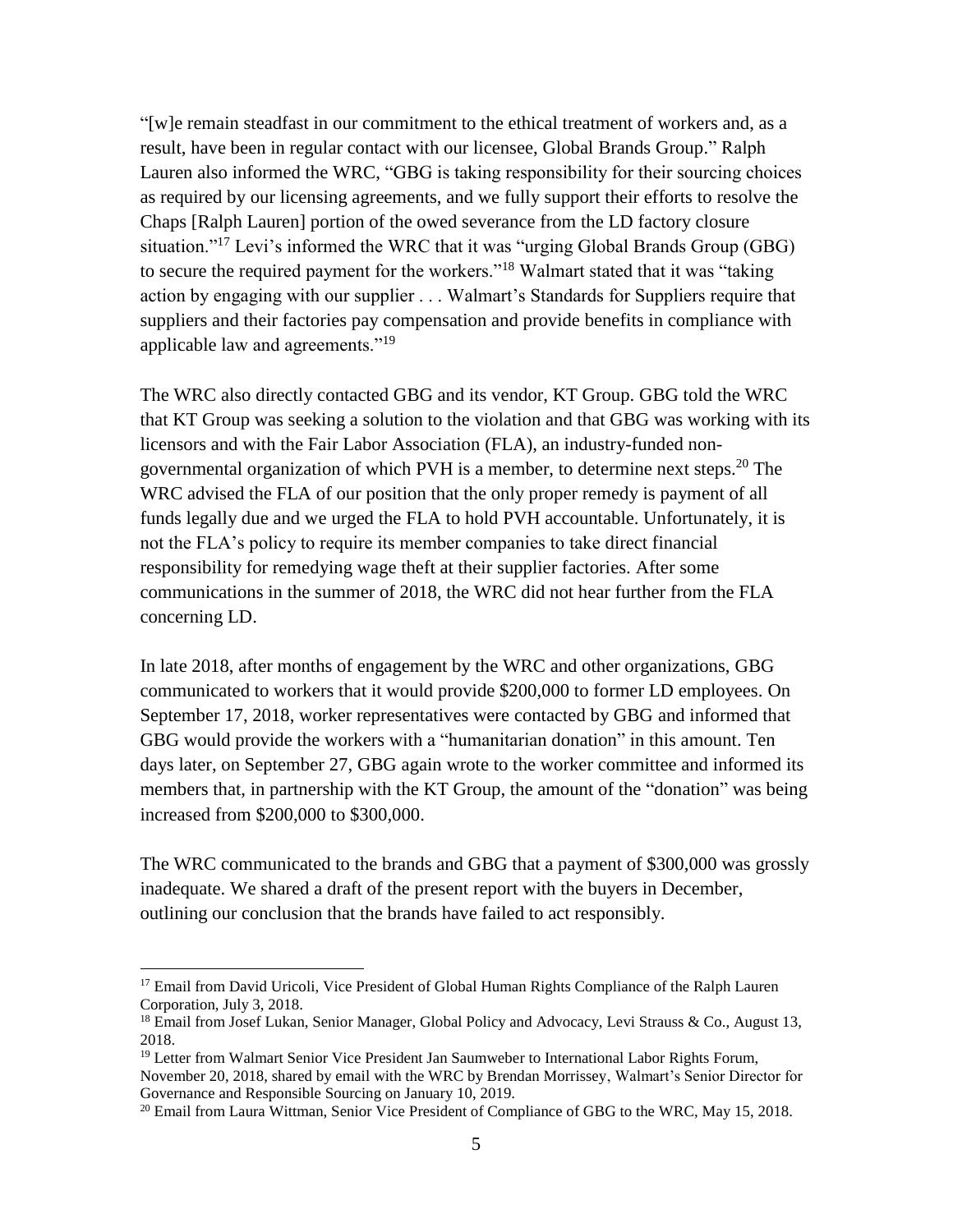In January, PVH informed the WRC that GBG would increase the amount designated for its "humanitarian donation" to \$600,000 – representing 26% of the amount legally owed.

While far short of a full remedy, the money was significant and desperately needed by workers. The worker committee agreed to accept the funds as an interim measure, while emphasizing that it will continue to seek full compensation from the brands. The committee proposed an independent agency in El Salvador to receive and distribute the funds, which were distributed to workers in March 2019. The committee determined that the funds should be divided equally among all of the affected workers and each worker received a payment of \$728.15.

The payment of \$600,000 is a step *toward* remediation of the violations, but falls far short of meeting the amount that must be provided in order for LD workers to be made whole. In paying this amount, GBG has effectively acknowledged its obligation to compensate the workers – but has chosen, with the tacit approval of the brands, to save itself money by paying them 26 cents on the dollar.

Brands like PVH are highly important business partners of the Fung Group. The most important relationships to the Group are the ones between the brands and Li  $\&$  Fung. If the brands made future business with the entire Group, including  $Li \& Fung$ , contingent on GBG paying the workers in full, GBG would almost certainly agree to do so – because the cost of not paying would become greater than the cost of paying.

The WRC asked PVH to take this step and PVH has refused. PVH also refuses to pay the workers directly.

## **Current Recommendations and Conclusion**

LD closed without paying workers \$2.3 million in wages, severance, and terminal benefits – compensation workers earned while producing apparel for PVH, Ralph Lauren, Walmart, GBG and other buyers. To date, 74% of this legally mandated compensation remains unpaid.

In El Salvador, where there is no unemployment insurance, severance payments provide a vital economic safety net to workers who have unexpectedly found themselves out of work. LD's failure to pay workers their due at the time of closure, and the brands' failure to fully remedy the violations for more than a year, has imposed serious hardship on 824 workers and their thousands of dependents. Many workers have been forced to take out high interest loans just to survive. The hardship has been only partly ameliorated by the paying of \$600,000 by GBG and KT Group.